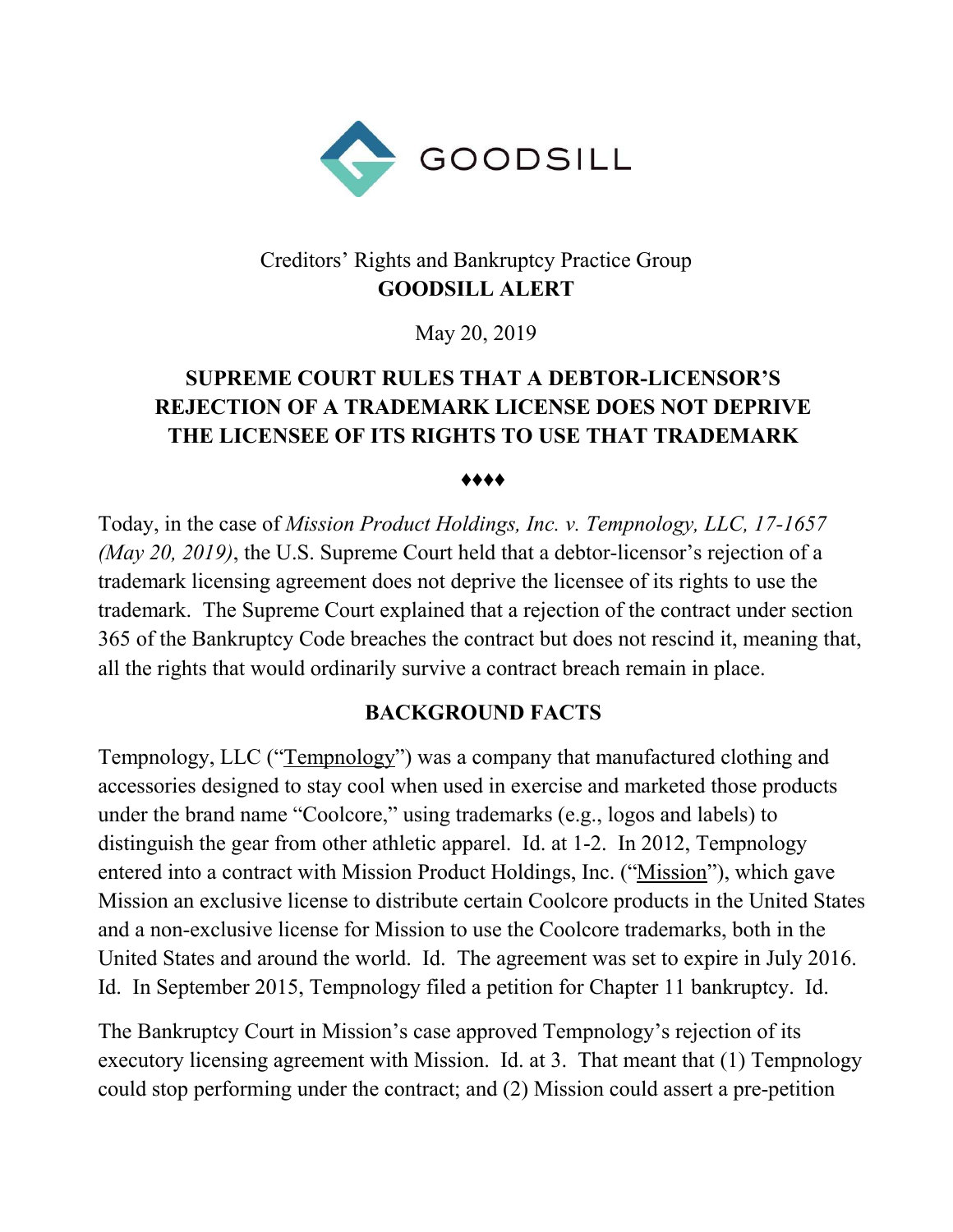claim in the bankruptcy proceeding for damages resulting from Tempnology's nonperformance. Id. Tempnology also thought that the rejection of the contract terminated the rights it had granted Mission to use the Coolcore trademarks. Id.

Tempnology argued that, although some provisions of the Bankruptcy Code provide that if the debtor-licensor rejects an agreement in bankruptcy, the licensee can continue to use the property (typically, a patent), so long as it makes whatever payments the contract demands, neither Section 365(n) nor any similar provision in the Bankruptcy Code covers **trademark licenses**. Id at 4. So, Tempnology reasoned that the debtor's rejection must extinguish the rights that the agreement had conferred on the trademark licensee. Id. The Bankruptcy Court agreed that held that Tempnology's rejection of the licensing agreement revoked Mission's right to use the Coolcore marks. Id.

The Bankruptcy Appellate Panel reversed the decision of the Bankruptcy Court, focusing on Section 365(g)'s statement that rejection of a contract "constitutes a breach." Id. "Outside bankruptcy," the court explained, "the breach of an agreement does not eliminate rights the contract had already conferred on the non-breaching party." Id. "So neither could a rejection of an agreement in bankruptcy have that effect." Id.

The Court of Appeals for the First Circuit rejected the Bankruptcy Appellate Panel's view, and reinstated the Bankruptcy Court's decision terminating Mission's license. Id. at 5. The majority in the Court of Appeals' decision endorsed that court's inference from Section 365(n) and similar provisions. Id. It next reasoned that special features of trademark law counseled against allowing a licensee to retain rights to a mark after the licensing agreement's rejection. Id.

The U.S. Supreme Court granted certiorari to resolve a division among the First and Seventh Circuits on this issue. Id.

# **THE SUPREME COURT'S DECISION**

The Supreme Court held that, under section 365 of the Bankruptcy Code, a debtor's rejection of an executory contract in bankruptcy has the same effect as a breach outside bankruptcy. Id. at 16-17. Specifically, the Court explained, "[c]onstruction of Section 365 means that the debtor-licensor's rejection cannot revoke the trademark license." Id.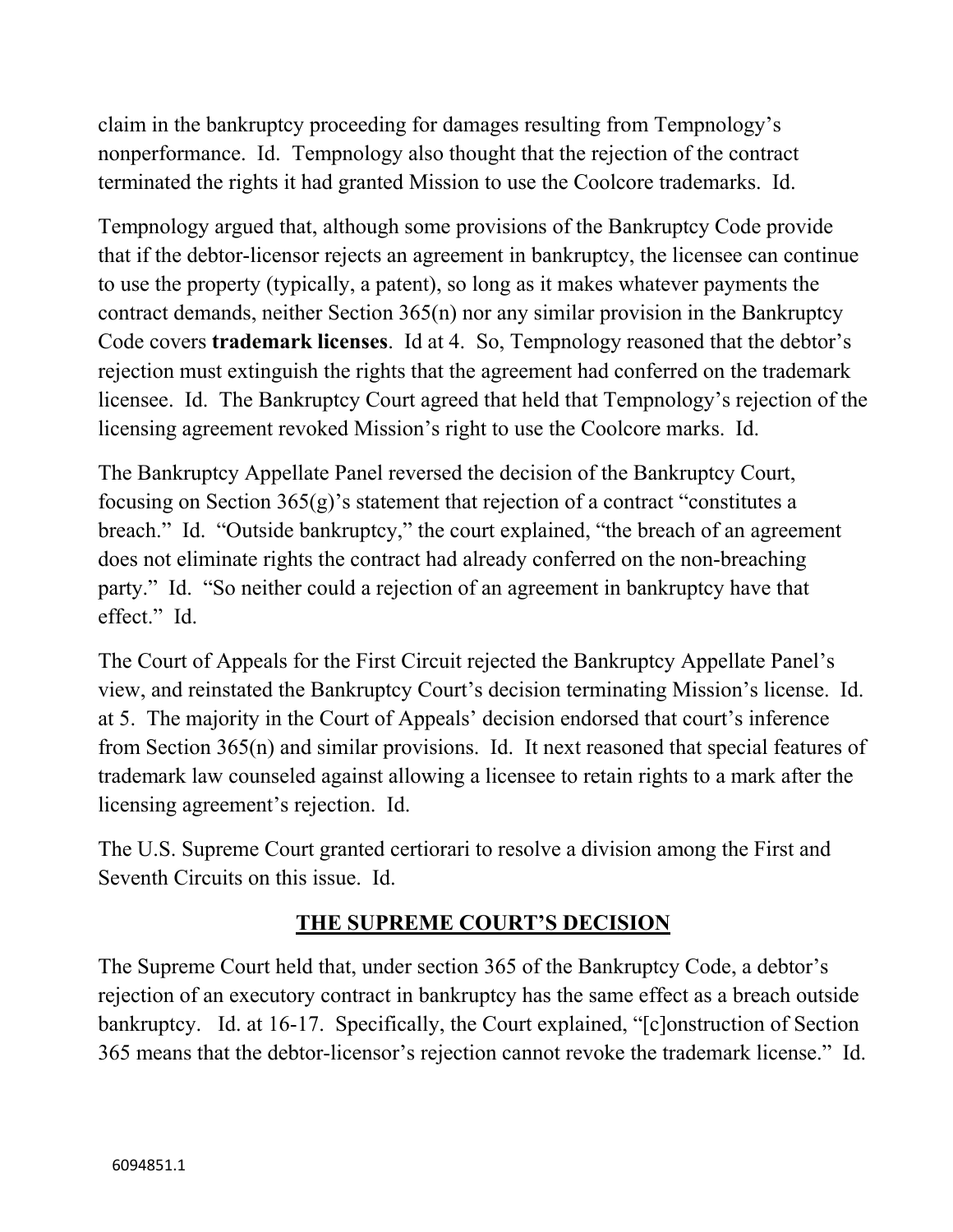The Supreme Court explained that the parties and courts of appeals offered two starkly different views. Id. at 8. According to the first view, a rejection has the same consequence as a contract breach outside bankruptcy—It gives the counterparty a claim for damages, while leaving intact the rights the counterparty has received under the contract. Id. According to the second view, a rejection has more the effect of a contract rescission in the non-bankruptcy world—Though also allowing a damages claim, the rejection terminates the whole agreement along with all rights it conferred. Id.

The Court explained: "Today, we hold that both Section 365's text and fundamental principles of bankruptcy law command the first, rejection-as-breach approach." The Court explained, "Rejection of a contract— any contract—in bankruptcy operates not as a rescission but as a breach." Id.

The Court explained that, in licensing agreements involving trademarks, the licensor not only grants a license, but provides associated goods or services during its term; and the licensee pays continuing royalties or fees. Id. at 10. If the licensor breaches the agreement outside of bankruptcy, everything said above goes and the breach does not revoke the license or stop the licensee from doing what it allows. Id. The Court explained: ". . . because rejection constitutes a breach, the same consequences follow in bankruptcy." Id. The debtor can stop performing its remaining obligations under the agreement, but the debtor cannot rescind the license already conveyed, so the licensee can continue to do whatever the license authorizes. Id.

#### **CONCLUSION**

The Supreme Court's decision today in *Mission Product Holdings, Inc. v. Tempnology, LLC, 17-1657 (May 20,* 2019) is an important clarification of the rights of trademark licensees in bankruptcy and resolves a long-standing circuit split on this issue.

#### ♦♦♦♦

This **Goodsill Alert** was prepared by Johnathan C. Bolton [\(jbolton@goodsill.com](mailto:jbolton@goodsill.com) or (808) 547-5854) of Goodsill's Creditors' Rights and Bankruptcy Practice Group.

**Creditors' Rights and Bankruptcy**. Goodsill's attorneys practicing in the area of creditors' rights and bankruptcy concentrate on the representation of lenders, creditors, trustees, committees and other interestholders in complex bankruptcy, foreclosure, receivership, commercial landlord-tenant, collection and commercial litigation matters. Goodsill attorneys are adept at helping creditors avoid protracted litigation